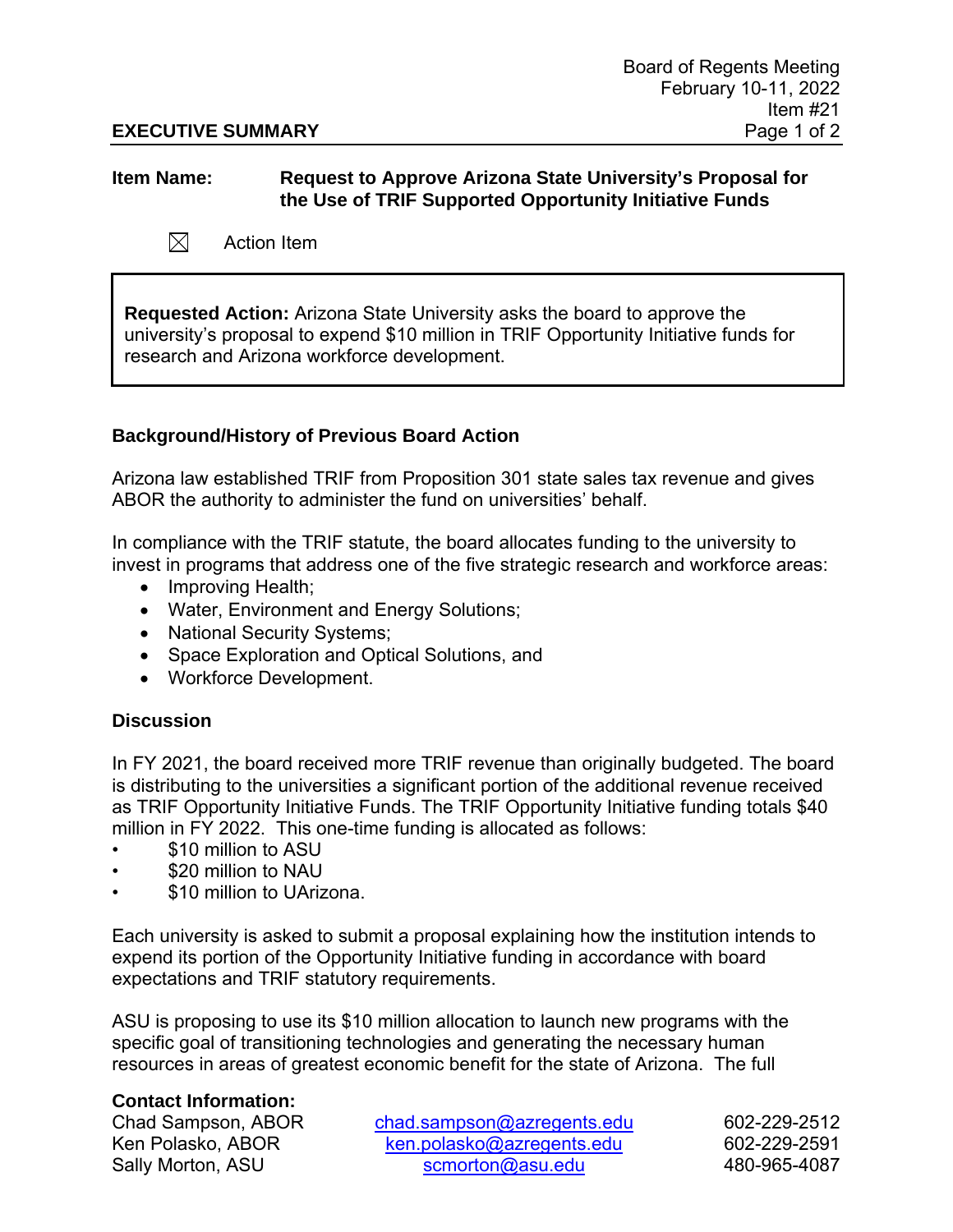## **EXECUTIVE SUMMARY**

proposal is attached.

## **Committee Review and Recommendation**

The Research and Health Sciences Committee reviewed this item at its January 27, 2022 meeting and recommended forwarding the item to the full board for approval.

# **Statutory/Policy Requirements**

A.R.S. §15-1648 "Technology and Research Initiative Fund"

ABOR Policy 3-412 "Administration of Technology and Research Initiative Fund"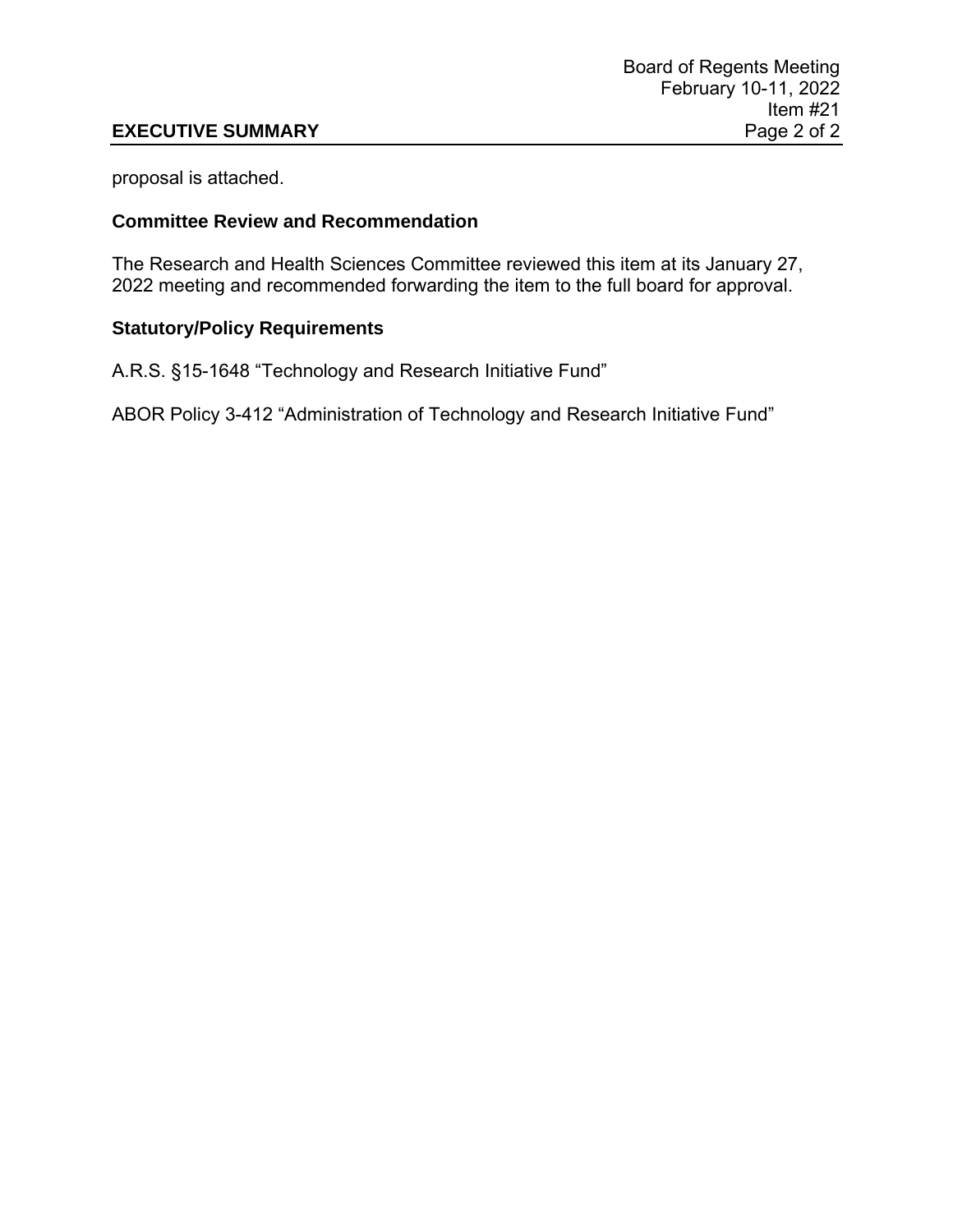## **Proposed Strategy for Investing Additional \$10M in TRIF Funds at Arizona State University**

We currently have an unprecedented opportunity to expand the knowledge-based economy of Arizona. Arizona has key challenges and opportunities in the areas of energy, sustainability, transportation, cyber security, AI and computing, quantum technologies, supply chain, pandemic response capabilities and health equity. ASU is a technology leader in these areas in the state, but there is a need to move ideas, concepts, and innovation more rapidly and effectively from university labs to application and to develop the workforce that will enable their implementation.

The \$10M of additional TRIF funds provided by ABOR will be used to accomplish this goal by strategically investing these funds in projects designed to launch new programs with the specific goal of transitioning technology and generating the necessary human resources in areas of greatest economic benefit for the state of Arizona.

### **Energy and Sustainability (\$1.5M)**

ASU has made a huge commitment to a robust and sustainable future for the planet through the creation of th[e Global Futures Laboratory.](https://globalfutures.asu.edu/) This pan-ASU effort will soon be headquartered in a new state of the art building (pictured to the right). While new technology is a major aspect of



the solution space that will need to be developed in order to lay the foundation for a sustainable economy in Arizona, the research and educational programs required to implement these technologies is far broader, involving social sciences, law, policy and economics. Below are 4 key projects that will directly impact the Arizona economy and, in the process, train students for these emerging industries.

**Hydrogen Generation.** Arizona is a logical place for a major push in hydrogen production and utilization. The large solar capacity of the state coupled with the presence of the Palo Verde nuclear plant provide the needed energy. ASU has a strong, long-term partnership with the major power utilities in the state and has a recognized global leadership position for R&D in sustainable thermochemical hydrogen, syngas and ammonia. This also couples directly with carbon capture (below) for synthetic fuel production. Funds will be used to establish an

integrated transdisciplinary research and training effort and to allow ASU to coordinate the many necessary partners needed to position us to be major participants in this opportunity. This is an area where additional federal dollars are available to sustain the effort longer term. It represents key opportunity for students, particularly in our [School of Sustainability,](https://schoolofsustainability.asu.edu/) to receive hands-on training at both the undergraduate and graduate level in a rapidly emerging area of development.

**Carbon Capture/Conversion.** This is closely relates to the hydrogen effort, both in terms of integration into overall solutions for the carbon dioxide problem, and in terms of student training at all levels. Ou[r Center for Negative Carbon](https://globalfutures.asu.edu/cnce/)  [Emissions](https://globalfutures.asu.edu/cnce/) already has the basic technology well under development with a strong [commercial partner](https://mechanicaltrees.com/) (see

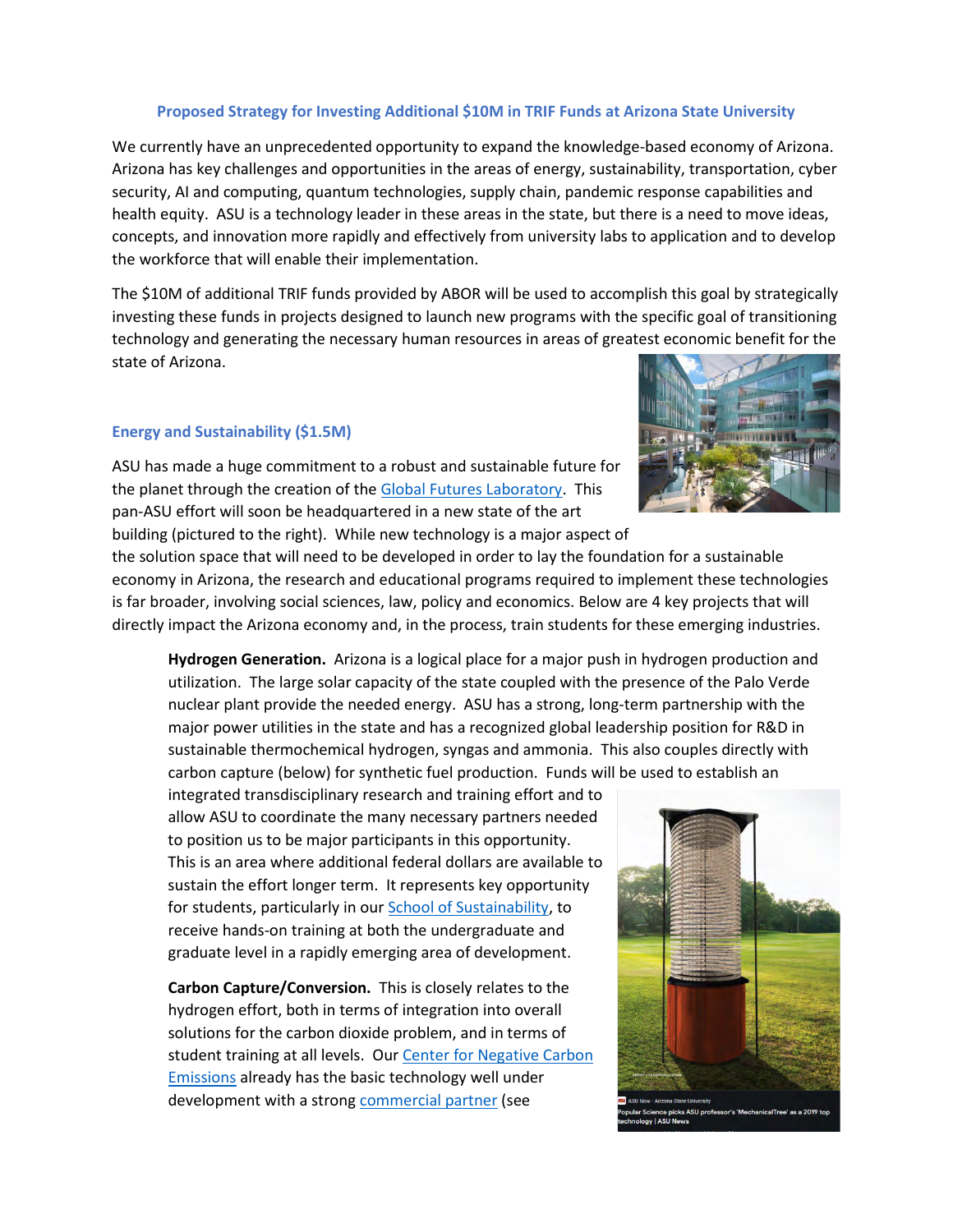

["mechanical tree"](https://news.asu.edu/20191205-popular-science-picks-lackner-mechanicaltree-2019-top-technology) above). However, there remain major problems to be solved in the materials that are used, the policy elements that need to be put in place, the economic factors and the overall manufacturing and recyclability of the devices used, particularly given the ultimate scale of the activity. By joining this with the production of hydrogen, carbon dioxide can be converted back into synthetic fuels, a sustainable cycle. As with the hydrogen hub, the TRIF funds will be used to launch the

project with an integrated team from across the university to accelerate our research and to enhance our curriculum as well as facilitating the convening of critical industrial partners that will be needed to succeed in this endeavor. Carbon capture and conversion is likely to become a multi-trillion dollar industry, and with our solar and nuclear energy resources for driving the process, Arizona should be a major player in this emerging carbon/energy economy. A critical aspect of this, once again, is the workforce training component and here ASU is already a leader in the country, both in terms of numbers [\(one of the largest producers of STEM majors\)](https://news.asu.edu/20210830-solutions-arizona-state-university-ranks-4th-nationally-undergrad-stem-degrees) and in terms of content (the first School of Sustainability).

**Electrification of Transportation.** A key need in the electrification of private transportation in the state is going to be creating the appropriate network of charging stations and providing the necessary power to those stations at the right times. This is a far more complex issue than one might think, and funding will be used to develop the statewide models that will be needed to put such a network in place. This will be enabled by our decision theater (see below) that provides the analytical tools our researchers will use to create models that decision makers in the state can use to move the process forward in an environmentally and economically responsible fashion. The decision theater is a key training ground for both undergraduate and graduate students learning how to integrate visualization, subject matter expertise and algorithms to create powerful decision-making tools. This is a perfect problem for them to train on that will result in tangible and impactful outcomes.

**Grid Security and Stability.** Recent events have shown us just how vulnerable we are to both



intentional cyber-attacks on our electric grid and how important intelligent monitoring and control systems are to avoiding grid instabilities and largescale damage. ASU has a history of research and education in cyber security and control of these complex systems and a strong research base in power electronics (the picture below shows the ASU Global Security Initiative

organizers of the [DEF CON capture the](https://news.asu.edu/20200804-asu-leads-new-research-center-power-electrical-grid) 

[flag event,](https://news.asu.edu/20200804-asu-leads-new-research-center-power-electrical-grid) which is described as the "Olympics of Hacking"). Student engagement in these activities is ubiquitous and direct. This is a critical workforce need in the state and country, and funds will be used to accelerate our programs in this area, providing greatly expanded opportunities for student engagement and putting us in an excellent position to obtain long-term sustainable funding from federal and state sources.

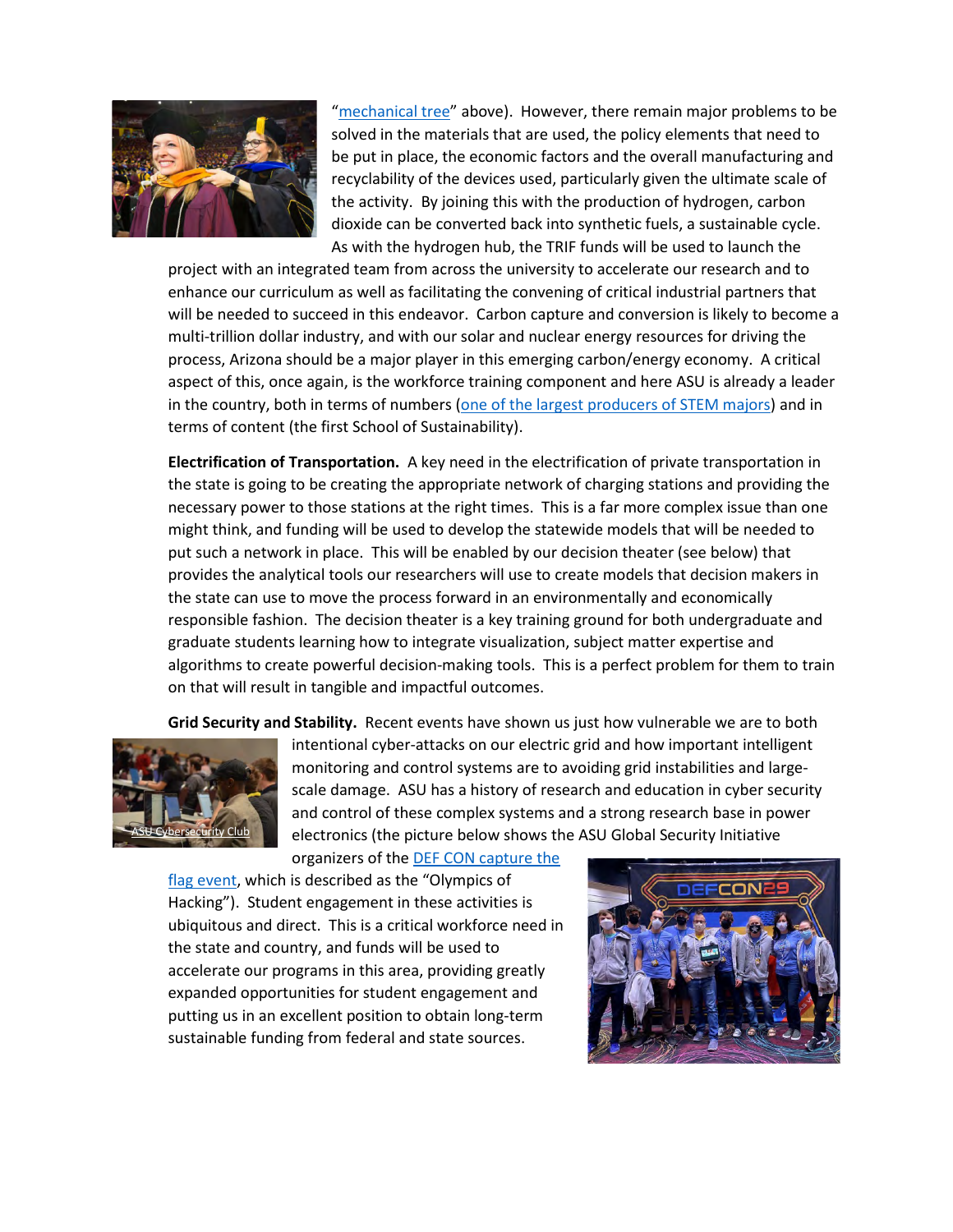### **Pandemic Resilience and Preparedness (\$2.5M)**

ASU has been a major participant in [ADHS's Pandemic Response and Resilience](https://www.azdhs.gov/documents/operations/managing-excellence/pandemic-recovery.pdf) planning program, which is part of the **Arizona Health Improvement Plan**. Through this involvement we have developed a clear concept of the research required to meet many of the critical needs that the state has in navigating preparing for future health challenges, particularly in infectious disease.

**Arizona Health Observatory.** As we have seen throughout the pandemic, the ability to act



quickly and appropriately when a disease or health challenge first appears is strongly dependent on our knowledge of the spread and characteristics of disease. This will continue to be a critical need in optimizing the health of the state going forward, and developing methods for monitoring a wide variety of viruses, other pathogens or health threats in the population as soon as the occur will save lives not only during a pandemic but in more

typical periods when viruses like influenza and RSV flare up or when specific environmental conditions (e.g., water or air contamination) pose a threat. ASU's experience during the pandemic with [testing,](https://cronkitenews.azpbs.org/2020/07/06/asu-researchers-covid19-test-saliva/) [sequencing,](https://news.asu.edu/20200505-asu-scientific-team-finds-new-unique-mutation-coronavirus-study) [wastewater analysis,](https://chs.asu.edu/diagnostics-commons/blog/wastewater-testing-covid-19-hot-spot-detection) [modeling](https://biodesign.asu.edu/news/model-behavior) and setting up [vaccination](https://news.asu.edu/20210202-arizona-impact-new-vaccination-site-asu-stadium-increase-capacity)  [sites](https://news.asu.edu/20210202-arizona-impact-new-vaccination-site-asu-stadium-increase-capacity) has prepared us to take on a broader role in monitoring and analysis in Arizona. We propose to create the Arizona Health Observatory that will unify health data from many sources including patient information, data from ASU-initiated IRB approved research and clinical trials, as well as publicly available data. The technical focus will be in the development of new or enhanced monitoring systems and analytical methods. Integrated into this will be a strong focus on creating the associated workforce of scientists and engineers with the knowledge of how to apply these approaches at scale. We will apply this system in translational and health equity research programs to identify locations, communities, and populations that are in greatest need at any particular time of supporting services and programs. Launching this integrated effort will put us in a much better position to leverage sustainable federal, state, and other funding associated with pandemic preparedness. In addition to the STEM workforce, there is a critical need in the state for workforce development more broadly in the healthcare sector. This program will create real-world opportunities for training tomorrow's healthcare professionals, such as the nurses being trained in our [Edson College of](https://nursingandhealth.asu.edu/) nursing with over 5000 undergraduate and graduate students.

**Health Supply Chain Resilience.** One aspect of our economy that has been hard hit during the pandemic is supply chain. This has been particularly critical in healthcare where lack of appropriate medicines, materials, machines, and safety measures continues to plague the ability of hospitals to serve their patients. ASU has one of the strongest supply chain research and educational groups in the country in our [W.P. Carey Business School.](https://programs.wpcarey.asu.edu/) We will use TRIF funding to integrate our existing supply chain expertise with our experts in healthcare delivery forming a

powerful team to develop, in concert with our decision theater (see below), models for supply chain management both by hospitals and more broadly. Such tools will be invaluable for rapidly identifying likely vulnerabilities in future health challenges. This will position us for longterm funding opportunities and provide hands-on training for students i[n health supply chain management.](https://wpcarey.asu.edu/supply-chain-management-degrees)

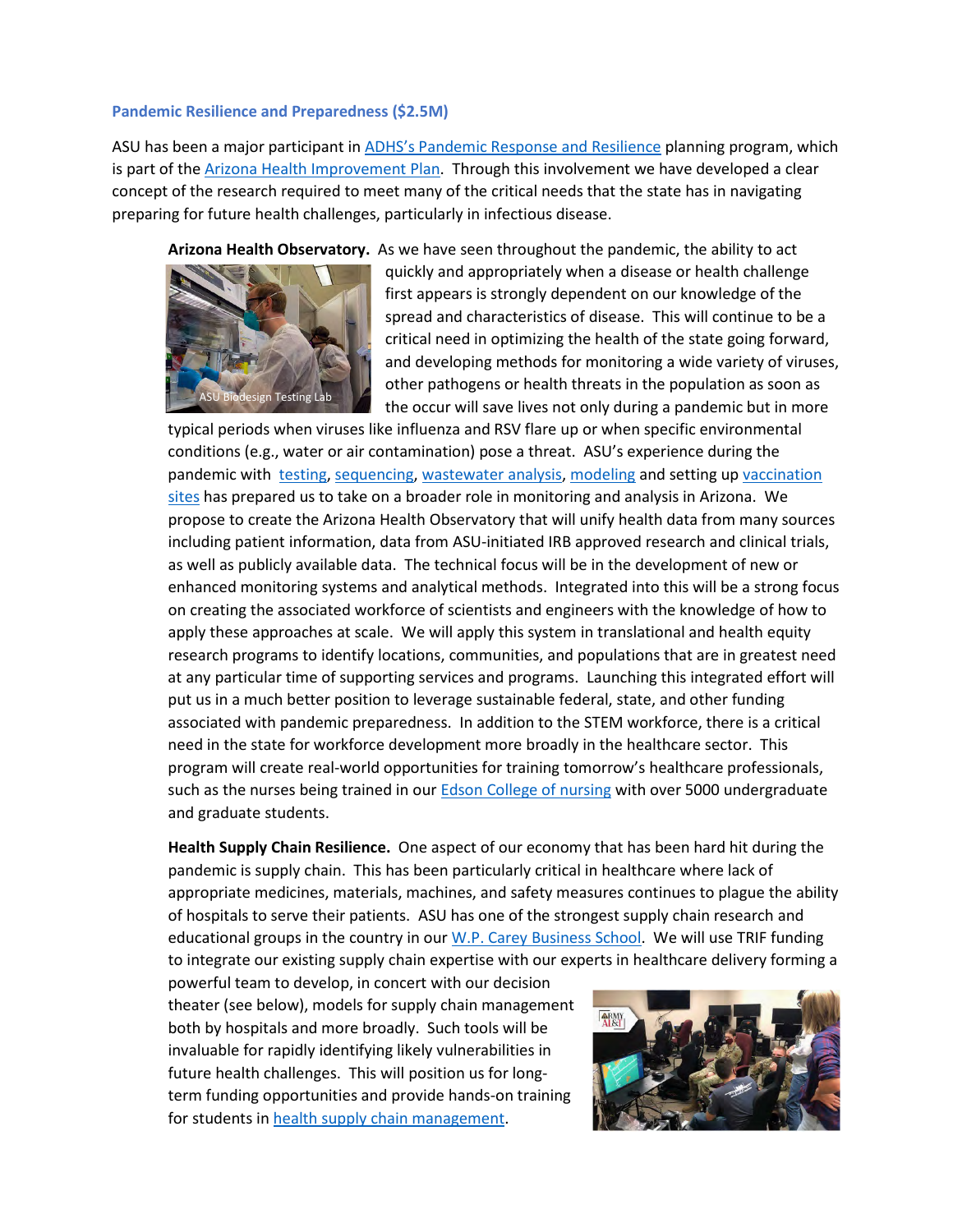#### **Innovation Infrastructure (\$1M)**

For nearly two years, ASU has been a major player in the National Security Innovation Network (NSIN), a Department of Defense network designed to develop better ways of moving technology from concept to implementation. The major focus thus far has been engaging students in design projects and working to transition technology to startups (for example, [Hacking For Defense with the Army\)](https://asc.army.mil/web/news-hacking-for-defense-turns-5/). To date, we've had over 400 students and 72 faculty participate in this effort to get more than 132 solutions adopted and create 23 dual-use startups. In the [NSIN year in review](https://www.nsin.mil/year-in-review-fy21/?utm_source=sendgrid.com&utm_medium=email&utm_campaign=website) that was just released, the NSIN leadership allotted an entire page to ASU activities (see below, no other university participant had this) that was titled, "*Arizona State University Exemplifies the Future of Defense*". We now have an opportunity to expand in another key area, direct translation of technologies to DoD and associated industries.

**Department of Defense (DoD) Innovation Accelerator.** Through the NSIN program, we have developed strong relationships with Air Force, Army, and Space Force, and this has opened up new opportunities for collaboration and funding directly from DoD for translation of ASU technology. Key to this are the testing ranges we have in Arizona at Fort Huachuca, Luke Air Force Base and Yuma Proving Grounds. The ability to move technology into fieldable prototypes greatly speeds up the process of implementation and commercialization. DoD facilities and DoD based industry are key players in the Arizona economy, and this work will accelerate the pace of the local defense instillation and industry growth. We will use TRIF funds to create an

#### **Arizona State University Exemplifies the Future of Defense**

For the sixth year-in-a-row, U.S. News and World Report ranked Arizona State University (ASU) first in innovation programs for students. The university is located near several active-duty military bases and large defense industry companies, and ASU is leveraging these local assets to lead national security innovation through a diverse set of NSIN programs such as Hacking for Defense (H4D), National Security Academic Accelerator (NSA2), Hacks, and X-Force.

In 2019 NSIN established its first university program director at ASU and since that time, the successes of students and startups

deploying our programs and connecting dots, it's most helpful to

university program director. "My goal here is to turn Arizona's

defense footprint into an ecosystem, with ASU at the center."

While many states have great research universities, startup

accelerators, or military partnerships, the challenge is to connect

them all and create a community where ideas flourish. Hiller has

built a network for defense innovation at ASU to thrive in NSIN

The NSA2 program at ASU creates opportunities for faculty,

researchers, and students to solve national security problems.

During the program's inaugural year in 2020-21, 27 ASU teams<br>advanced 16 technologies. In addition, the researchers are

programs. A few highlights from the past year

nebody on the ground," said Samantha Hiller, NSIN's ASU

through NSIN programming on campus have accelerated economic development and dual-use technology for commercial and military purposes across the world. "For us to be strategic in the way that we're

have sor

NSA<sub>2</sub>

duo created a new company, Polaris **Anizona State** Communications. Today, NSIN is guiding<br> **Sale University**<br> **Colu**lid a prototype. Communications. Today, NSIN is guiding to build a prototype.

expanding their Small Business Innovation Research (SBIR) and

Two ASU students teamed up to develop the winning solution at

the summer NSIN Hacks event "Polar Vortex: Hacking the Arctic"

with their geospatial technology for national intelligence work in

Before they met at Hacks, one student had his own defense

tech startup in Phoenix, and the other was a finalist at

another Hacks event. Through the Hacks process, the

Small Business Technology Transfer (STTR) programs.

the austere Arctic environment.

#### **X-Force**

Hacks

Through the NSIN X-Force Fellowship, two ASU students worked with Luke Air Force Base (AFB) to develop a database for sharing emergency information. Today, the students plan to continue work on their solution for Luke AFB through the NSIN Vector program which works with NSIN alumni to develop their solutions into dual-use businesses.

#### H<sub>4D</sub>

Two ASU students in an H4D class worked with the Air Force Research Laboratory (AFRL) to develop a new process for measuring core body temperatures. The students former a company, Isocore Technologies, and now work with AFRL to bring the product to the pararescue and firefighter communities, who rely on core body temperature monitoring to keep their teammates safe and healthy.

NATIONAL SECURITY INNOVATION NETWORK | 25

innovation accelerator capability designed to build the fieldable prototypes ready for testing and training on DoD ranges in Arizona. This makes it possible for DoD to work shoulder to shoulder with ASU researchers and students to develop exactly what is needed for the application at hand. It is also a fantastic opportunity for ASU students to directly engage in DoD projects, gaining valuable experience so they can enter either DoD or DoD based industry in Arizona.

### **Quantum Technologies (\$3M)**

Thus far, industries based in Arizona have not been deeply involved in quantum technologies. In order to change that, we not only need to further develop the expertise in our universities and the educational programs for workforce development, we also need to develop key partnerships with established industrial players like IBM and Google.